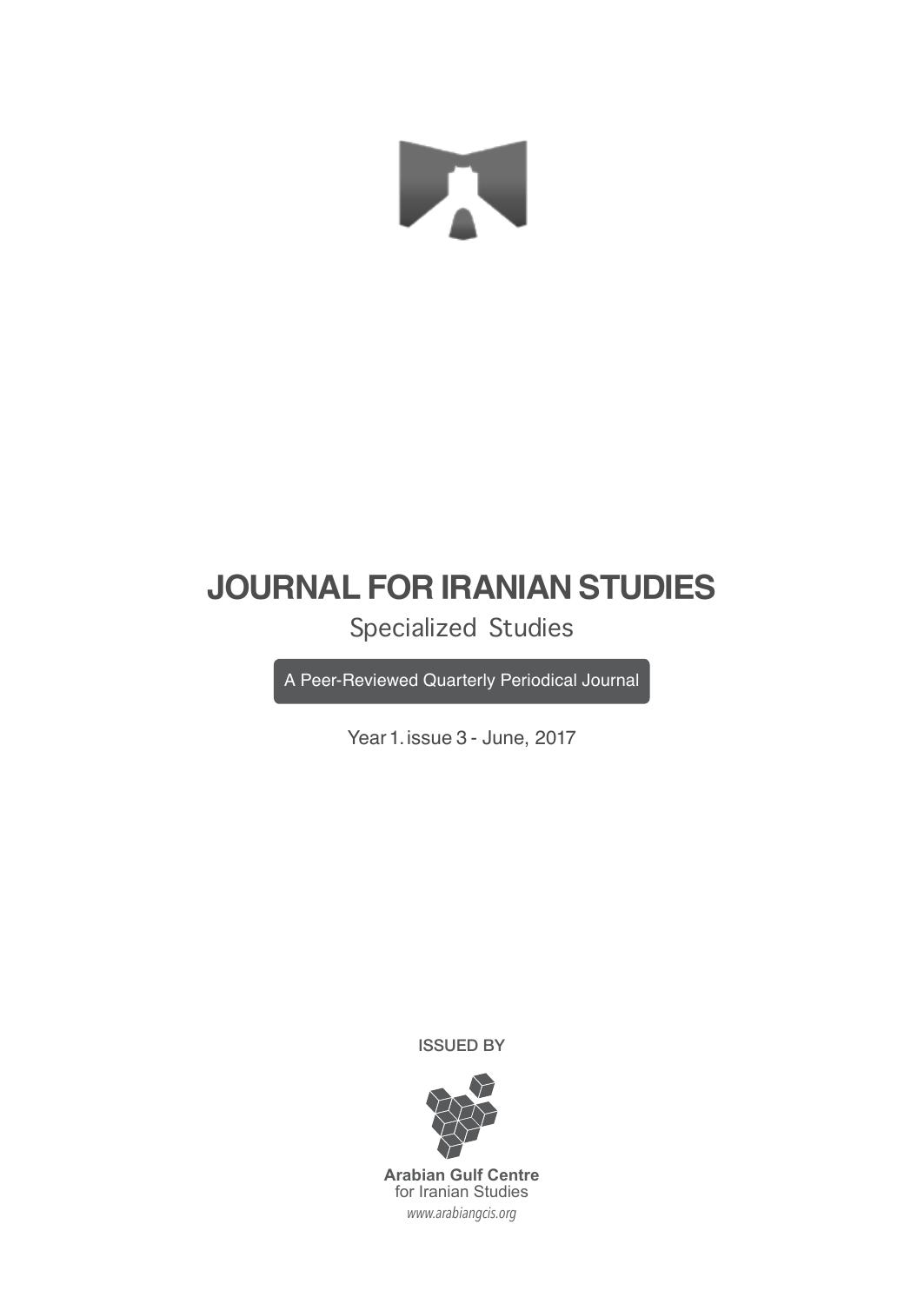## **Motivations of Russian-Iranian Interference in Afghanistan**

**Mohammed Abdullah Younis**

Assistant Teacher in the College of Economic and Political Sciences, Cairo University

The growing role of Russia and Iran in Afghanistan<br>has been a planned and systematic approach over<br>the past two years. The two countries were initially<br>fully involved in the Syrian exists due to common interests has been a planned and systematic approach over the past two years. The two countries were initially fully involved in the Syrian crisis due to common interests and the confrontation with the US and NATO within the framework of the Hybrid War to stop the Western military expansion in the Russian and Iranian strategic depth. 1 Russia-Iran mobilization strategy in Afghanistan is similar to the Obama administration's rebalancing strategy in the Middle East conflicts.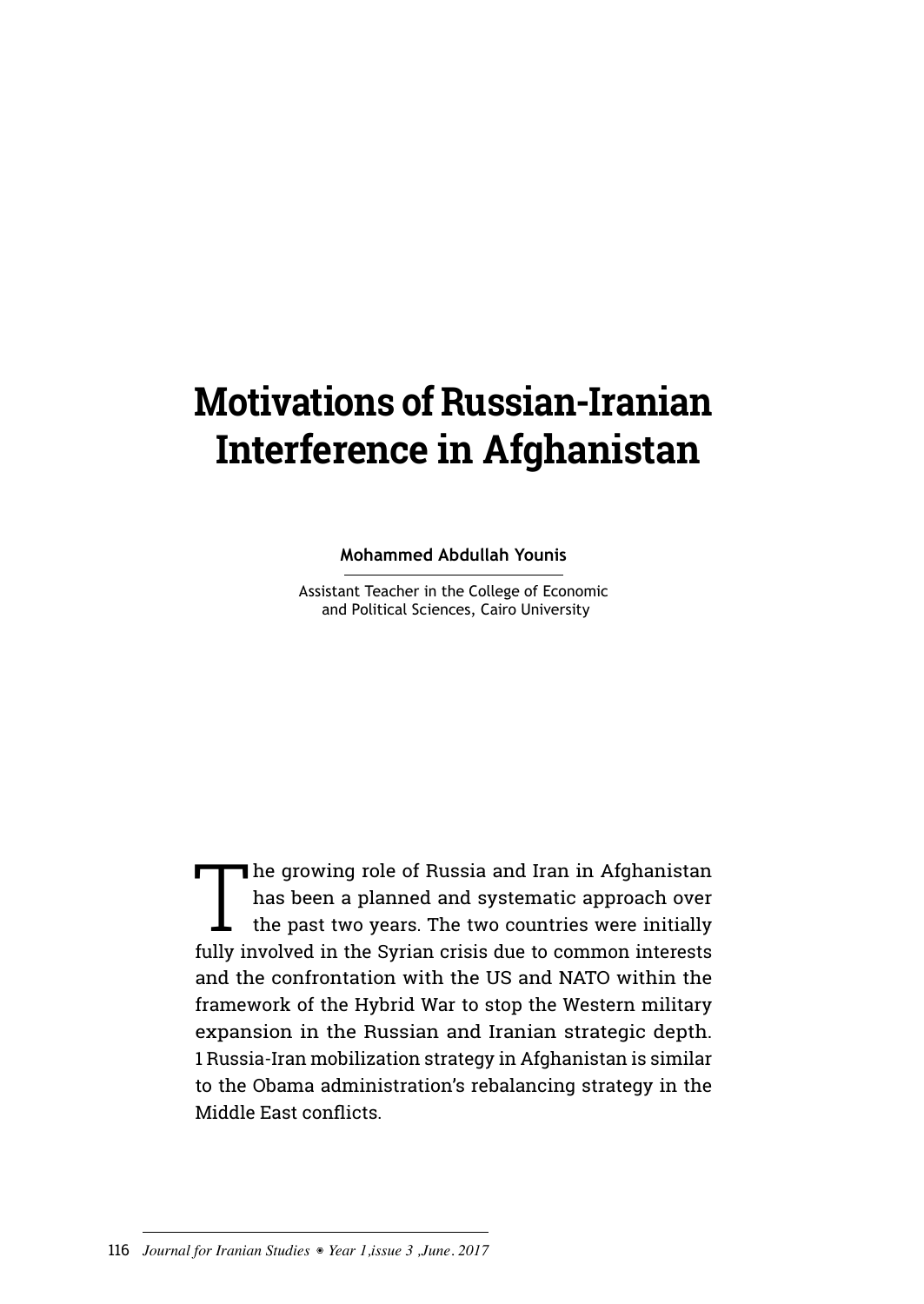This strategy relies on scaling down of direct military involvement, leading from behind, cost-sharing, and progressive containment of threats through coordination between all concerned countries.2 The United States adopted a force downsizing strategy that created security and a political vacuum in Afghanistan, which paved the way for the Taliban and ISIS to expand in this country. This chaotic situation prompted Russia and Iran to interfere in Afghanistan and cordon the Western military presence, stop the military expansion of Al-Qaida, reshape the Afghani political structure, and exclude the pro-Western political elite to preserve the interests of the two countries. Accordingly, this research focuses on agents of change in the Russia-Iran strategy toward Afghanistan and the consequences of this strategy on regional security and stability, interactions between the great and regional powers involved in Afghanistan, and the possible reactions of Russia and Iran toward the recent heavy US military presence in this country.

#### **First: The Increasing Russia-Iran Presence in Afghanistan**

Russia and Iran's increasing mobilization in Afghanistan is a fundamental shift in the two countries' strategy toward the political and security conditions in this country. After decades of its defeat in Afghanistan in 1979 and the collapse of the former Soviet Union in 1989, Russia returned to this country by supplying intelligence and logistic support to NATO to stop Taliban and Al-Qaeda expansion in Central Asia following the events of 2001 in the United States.3 Iran adopted the same strategy before and after 2001 and was one of the first countries to support the United States' operations to topple the Taliban and hunt its elements and leaders in Afghanistan. In fact, Tehran accused the Taliban of antagonizing Shiites, attacking the Hazara Shiite minority, storming the Iranian consulate in Mazar Sharif in 1988, and executing eight Iranian diplomats, which prompted Tehran to mobilize seventy thousand IRGC elements on its borderline with Afghanistan.<sup>4</sup> The Ideological difference between the Taliban and Iran did not cut off all ties between both sides, however. The ISIS establishment in Khorasan State, the control of wide territories of Nanjin Har Province, and the decrease in US military presence prompted Russia and Iran to change their strategy toward Afghanistan based on the following:

#### **Approaching the Taliban**

Until 2013, Russia had criticized the inclusion of the Taliban in Afghani politics due to counter-terrorism laws and to prevent the political legitimacy of this organization. However, Russia changed its views on the Taliban in December 2015 when the Russian representative for the Afghani affairs, Zamir Kapulov stated that ISIS was the number one enemy of Moscow and that his country's interests corresponded to those of the Taliban's through cooperation and exchange of information between the two sides.<sup>5</sup> In December 2016, the Russian ambassador in Kabul, Alexander Mantinski announced his country's readiness to mediate between the Afghani government and the Taliban due to Russia's strong relations with the organization.6 During the Moscow International Security Summit in April 2017, the Russian chief of military intelligence, General Igor Koropove praised the Taliban's role in halting the expansion of ISIS in Afghanistan, asserting that the Taliban enjoyed great support domestics and was in control of about 40 percent of the country.7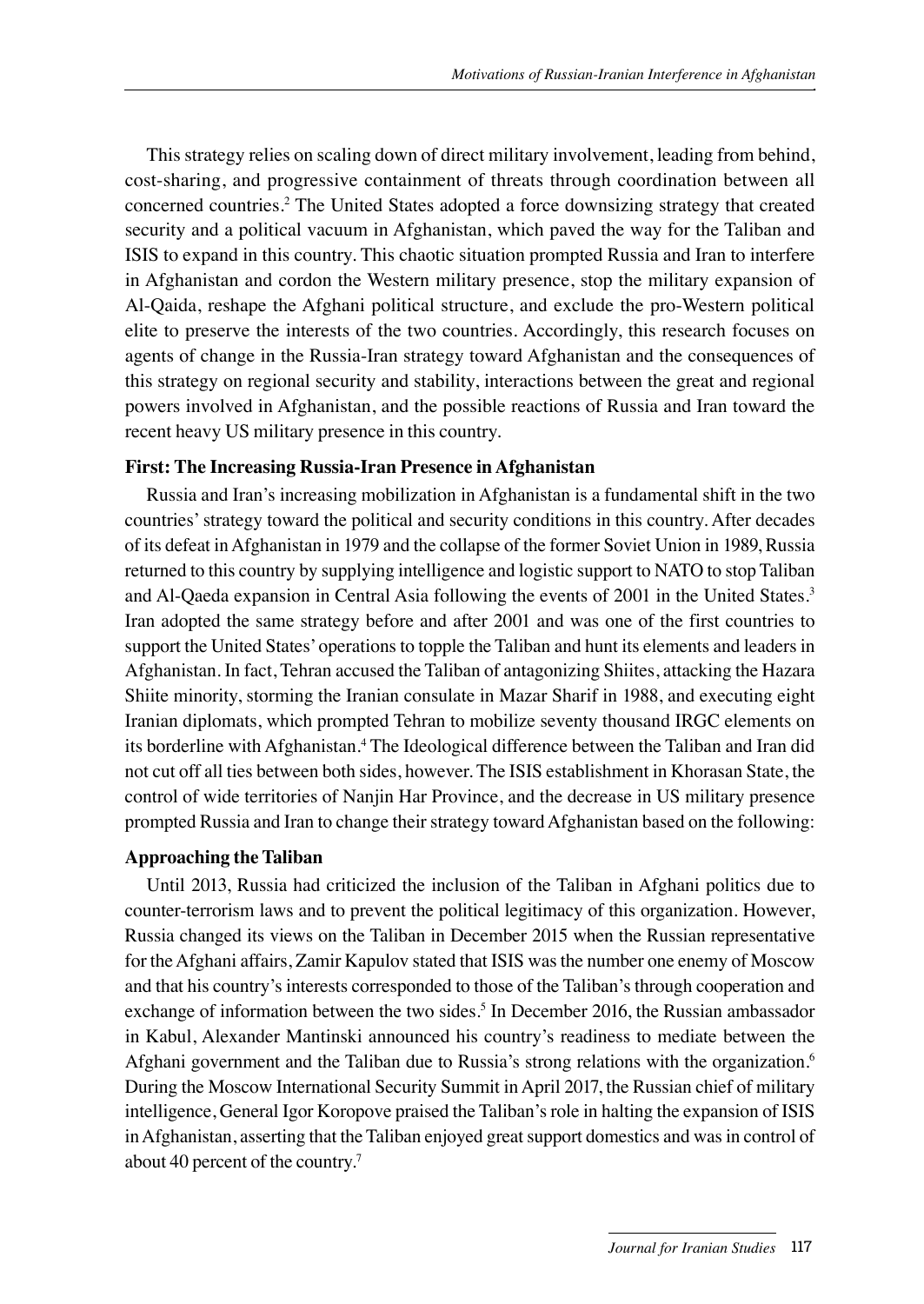On the other hand, the United States gave a negative evaluation of Russia's role in Afghanistan. In February 2017, the US forces commander in chief in Afghanistan, General John Nicolson, said in the US Senate that Russia had legitimized the Taliban, asserting that the Russia-Iran mobilization in Afghanistan was aimed at limiting the US and NATO's role in this country.<sup>8</sup>

Taliban-Iran relations seemed to be stronger than Taliban-Russia relations were. The Taliban-Iran rapprochement started in June 2013 when Tehran officially invited a Taliban delegate to meet some Iranian officials. In 2014, Iran opened a representation office for the Taliban in the Iranian city of Mashhad, giving the organization an international character. In May 2016, the Taliban leader, Mullah Akhtar Mohammed Mansur, was killed in the province of Baluchistan in Pakistan. At the time, he was traveling back to Pakistan after residing for two months in Iran where he held intensive negotiations and signed several contracts with Iranian officials to confront ISIS in exchange for Iran's support of the organization.<sup>9</sup> Furthermore, Tehran is providing political support to the Taliban and is hosting a number of Taliban leaders who are classified as terrorist elements on the international lists. In December 2016, Tehran invited some Taliban leaders to participate in the Islamic Unity Summit, which was confirmed by the Iranian cleric, Muhsin Araki, Secretary General of the Islamic Sects Rapprochement Association, when he said that Tehran had invited the non-extremist elements in the Taliban to participate in the conference.10 Additionally, the Iranian ambassador in Kabul, Mohammed Riza Bahrami, acknowledged direct contact between his country and the Taliban after the Afghani authorities officially accused Tehran of providing direct military and logistics support to the organization. A spokesperson for the Taliban in Afghanistan, Mullah Zabihollah, also recognized the organization's strong relations and understanding with Tehran.<sup>11</sup>

#### **Military Infiltration**

The Russia-Iran military influence has escalated in Afghanistan. In April 2017, the US forces supreme commander in Afghanistan, General John Nicolson, released a report about the Russian military supplies delivered to the Taliban, especially machine guns, despite Russia's denial.12 The Iranian military support for the Taliban also increased. In 2015, the *Wall Street Journal* revealed that Iran had provided the Taliban with 82 ml mortar shells, rifles, bombs, Kalashnikov guns, and explosive materials. Some Afghani officials also confirmed that Iran trained Taliban elements in camps in Mashhad and Zahedan in the Iranian province of Kerman under the supervision of the IRGC.<sup>13</sup> In January 2017, the governor of the Afghani Province of Helmand, Hayatollah Hayat, said that Iran had supplied the Taliban with Iranian ballistic missiles to attack Afghani cities. This information was confirmed by the Afghani authorities when they discovered the remains of Iranian-made missiles launched by the Taliban on Afghani forces in the cities of Karamseir and Sankeen.14 Moreover, the Afghani authorities seized Iranian-made mines and huge amounts of arms and ammo in a raid on a Taliban arsenal in February 2016.

#### **Political Mediation**

The Afghani government's, clans', and opposition's failure to come to an agreement and the collapse of the quartet that included representatives from Afghanistan, China, Pakistan,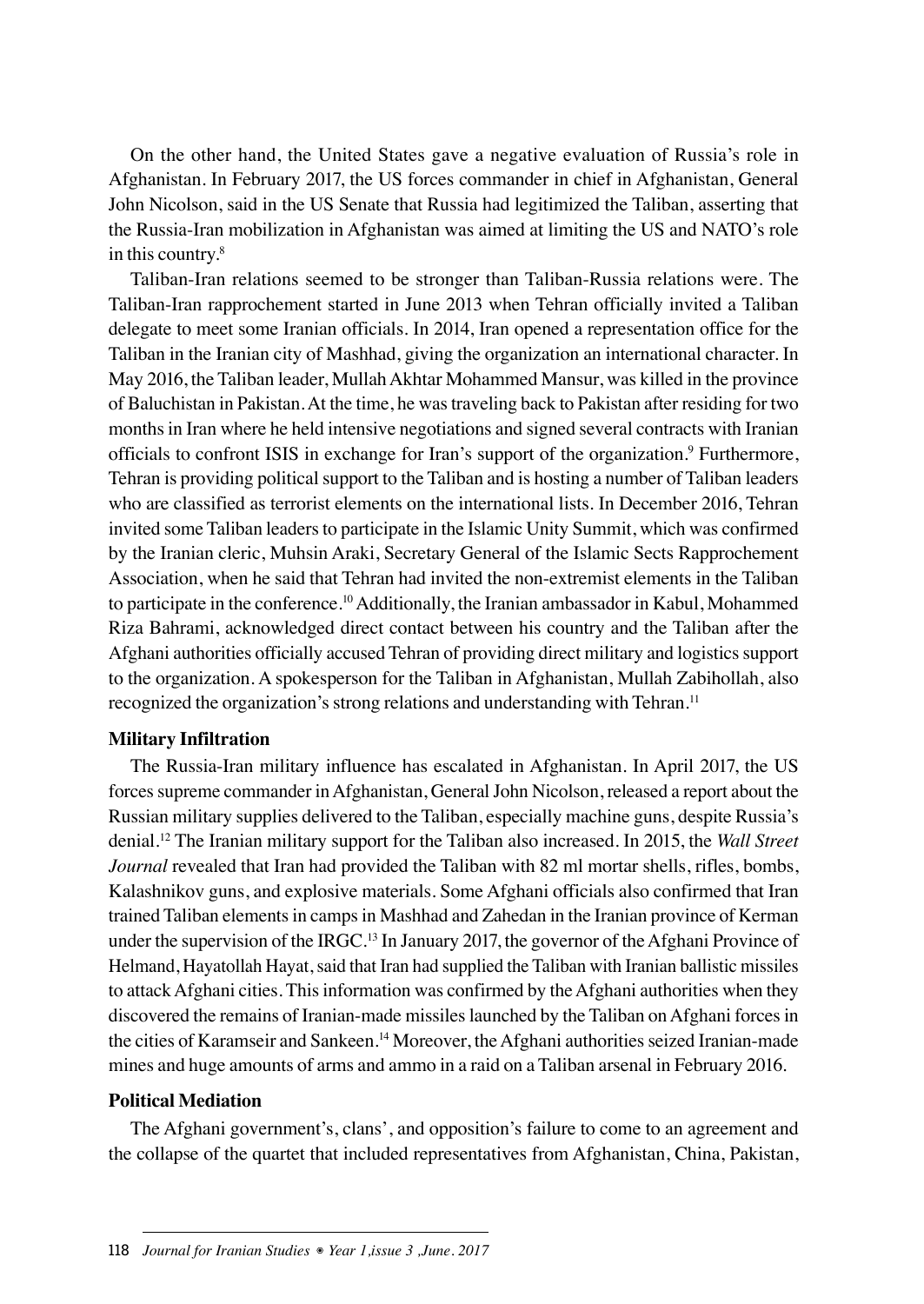and the United States prompted Russia and Iran to establish a new regional roadmap for reconciliation. It also prompted them to build bridges between political rivals in Afghanistan and diminish the United States' role in this country. Russia held three rounds of the International Peace Conference. The first round took place in December 2016 with the participation of China, Pakistan, and Russia. The conference centered on the future of peace and security in Afghanistan, the consequences of instability on its neighboring countries, and the confrontation of ISIS in the country. However, participants were criticized by the Afghani president, Ashraf Ghani, for excluding his country from participation in the conference.15 The second round was held in February 2017 with the involvement of China, Pakistan, Iran, and Afghanistan. In this conference, Russia sharply criticized US politics during the Obama era while the other participants were willing to cooperate with the Trump administration.16 The third round was held on April 14, 2017, after the US had dropped its largest non-nuclear GPU-43 bomb (the mother of all bombs) on ISIS caves in eastern Afghanistan. Twelve countries attended the conference, including Pakistan, China, India, and Afghanistan while the United States declined the invitation.17

In Syria, Russia tried to build bridges and enforce a temporary truce between the Assad regime and the opposition. Accordingly, Russia strove to sponsor negotiations and bring the Afghani government and the Taliban to table on the Syrian model with the exclusion of the United States from these negotiations. To achieve its hegemony over Afghanistan, Russia linked its economic and military aids to investment in the various economic sectors in the country.

#### **Recruitment of Afghani Refugees**

Iran recruits Afghani refugees and sends them to Syria and Iraq to defend Shiite holy places and support the Assad regime. On June 30, 2017, the *New York Times* published a report about the IRGC utilization of the Afghani refugees' adverse conditions to enlist them in 'Fatimiyoun' brigade, which was established in 2014 from Hazara Afghani Shiites. The number of the Afghani refugees enlisted in 'Fatimiyoun' brigade ranged from eight thousand to fourteen thousand. Iran paid them each eight hundred dollars per month and granted a ten-year legal residency for their families in exchange for defending Shiite holy shrines and fighting on the front lines in Damascus, Aleppo, Hama, and Latakia in Syria.

The Iranian religious and political leadership honored the Afghanis who were killed in Syria by roaming the streets of Tehran and Qum, carrying their coffins before they buried them. Furthermore, the Iranian Supreme Leader, Ali Khamenei, and General Qassem Suleimani met the families of those killed and promised them Iranian citizenship and several economic and social benefits.18

#### **Suppressing the Afghani Government**

Russia and Iran believe the Afghani government is a puppet of the United States and NATO. Recently, they exerted more pressure on the Afghani government to hold talks with the Taliban and give up any policies that challenge the interests of the two countries.

The visit of former Afghani president Hammed Karzai to Russia on April 25, 2017, unveiled Russia's ambitions to expand its political influence in Afghanistan. In his meeting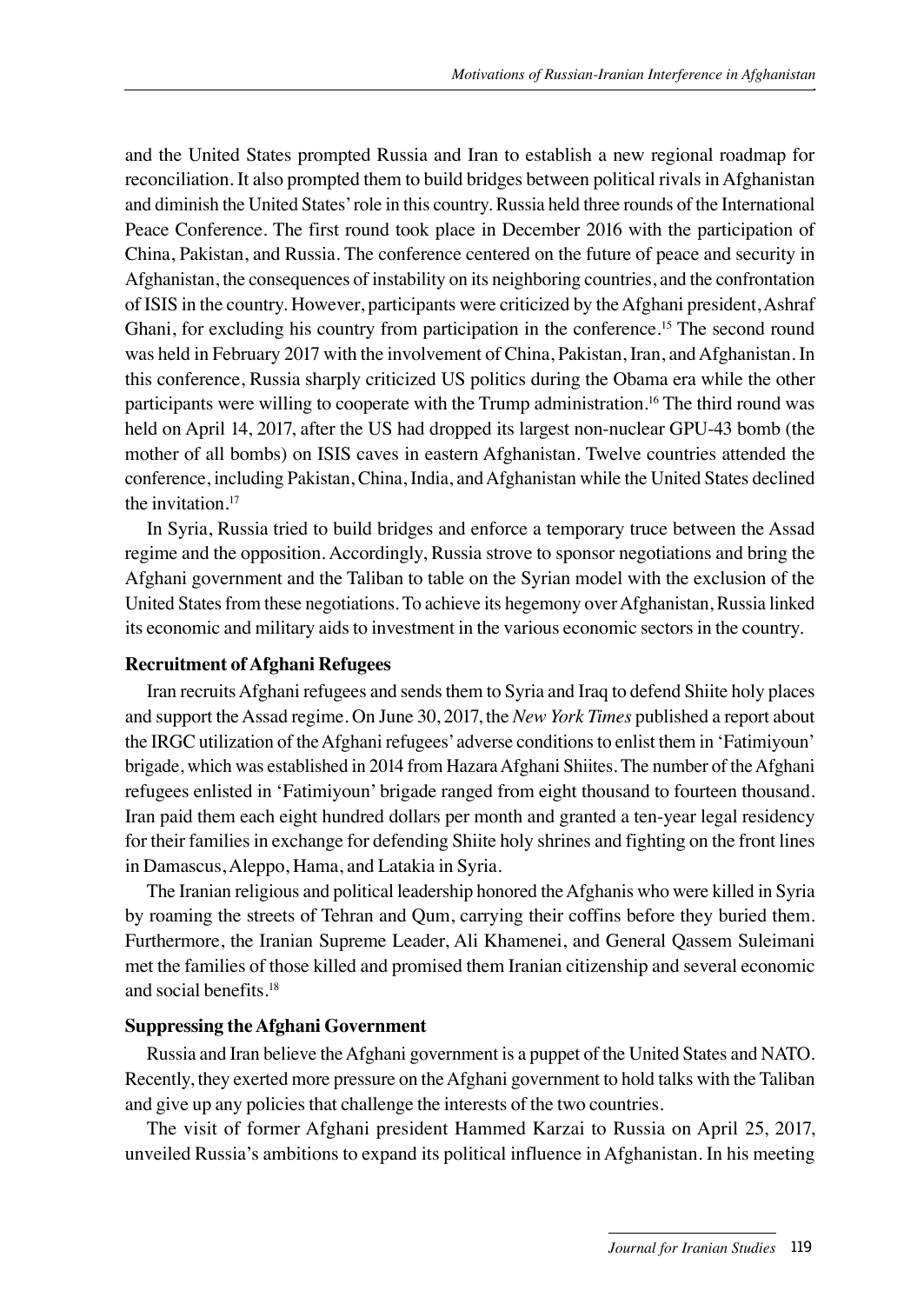with Karzai, Russian foreign minister, Sergei Lavrov, insisted on including the Taliban in the Afghani national talks while Karzai criticized the US policies in his country and accused it of being behind the instability and chaos in Kabul. The visit also raised the Afghani governments' fears that accused Karzai of attempting to weaken the Afghani president Ashraf Ghani.19

On the other hand, Iran adopted a more aggressive policy against the Afghani government. According to the International Relief Organization, Tehran has deported about seven hundred thousand Afghani refugees since the beginning of 2016 and is planning to deport 2.5 million Afghani refugees from Iran in the next eighteen months, adding 10 percent to the Afghani population that would exert more pressure on the Afghani government.20

Iran also increased threats against Afghani water security. In July 2017, the Iranian president, Hassan Rouhani, criticized the construction of the Afghani dams Kamal Khan, Kajki, and Salma under the pretext of damaging Iranian water security. This criticism elicited protests from the Afghani government that accused Iran of building more than thirty water dams on the rivers flowing into Afghanistan and consuming huge amounts of water from the Afghani districts of Helmand and Harod.21

#### **Second: Motives for the Russia-Iran Mobilization**

The Russia-Iran mobilization in Afghanistan is linked to the recent dramatic changes in Central Asia and the Middle East. The rolling back of the US's role during the Obama era and the minimizing of US military presence led to a state of security and a political vacuum in these territories, which paved the way for Russia and Iran to fill the gap in Afghanistan. Russia and Iran were driven by the following motives:

#### **The US Flexible Balance Strategy**

Although the US and NATO put off withdrawal from Afghanistan that was scheduled to be completed by the end of 2014, they deployed only eight thousand four hundred American soldiers and a small number of NATO forces to train and support the Afghani forces, which created a state-of-security vacuum in Afghanistan.22 This Obama doctrine was based on the avoidance of direct military involvement in points of conflict around the world, limiting the US's role in air strikes on the terrorist groups' strongholds and establishing multilateral coalitions on the model of the international coalition against ISIS in Syria and Iraq.<sup>23</sup>

The Obama administration also adopted the strategy of flexible balance through avoiding direct confrontation with regional and international powers on the issues not affecting the US's interests. For example, Obama believed that the Russian interference in Ukraine and Crimea was an internal affair within the vital Russian sphere and away from the US's and NATO's interests. Similarly, the Obama administration remained silent regarding the Russian military interference in Syria and believed any unplanned procedures would deplete the US military's capabilities.24

In fact, the US's neutrality during the Obama era paved the way for Russia and Iran to penetrate Afghanistan on the Syrian model. Moreover, the Iranian nuclear deal with the P5+1 group in 2015 drove Tehran to expand and adopt a more aggressive policy toward its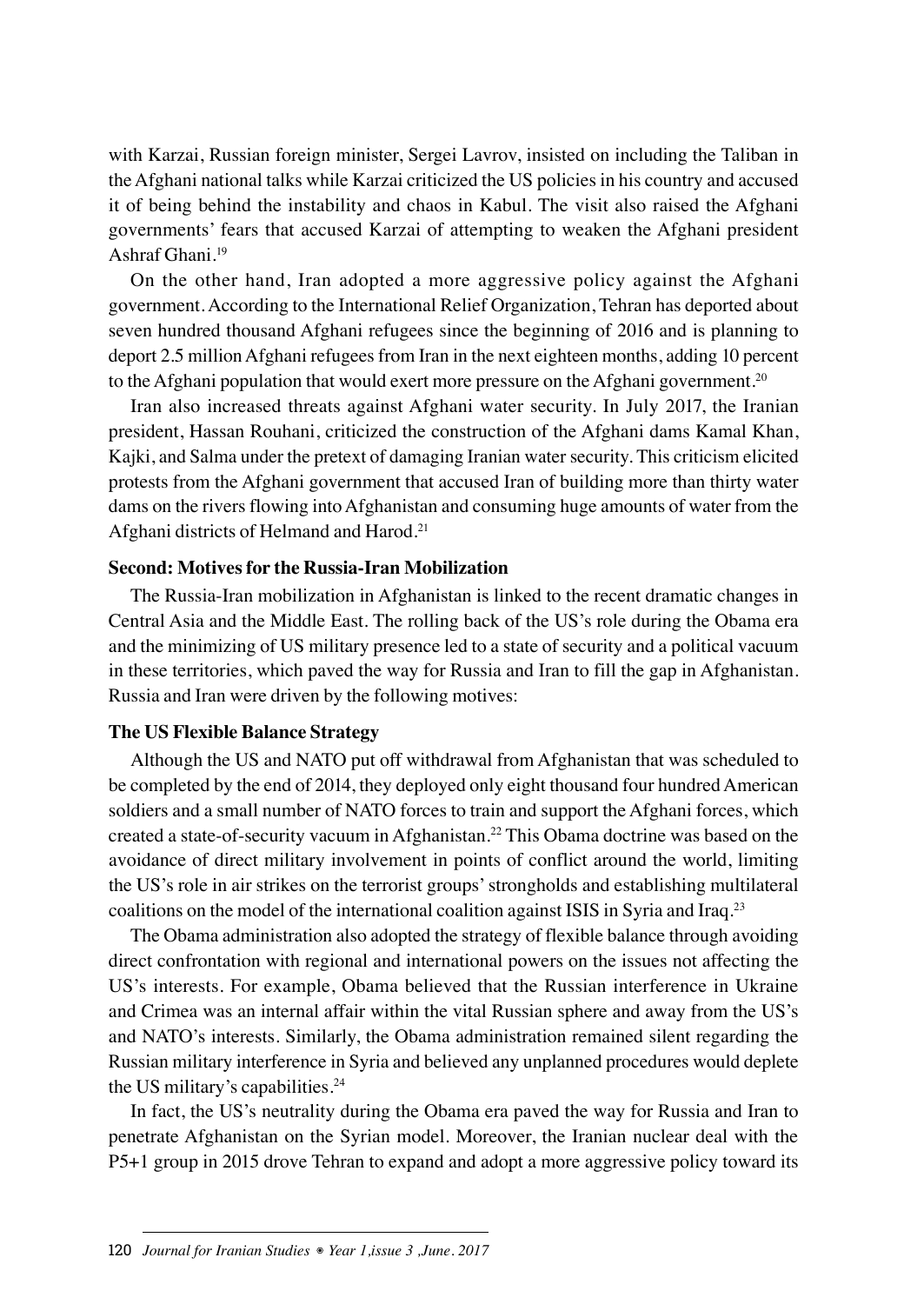neighbors. Nevertheless, after Donald Trump winning the presidency of the United States, the new US administration adopted a more tense policy toward Iran and its hostile activities in the region.

#### **Securing Strategic Depth**

Russia and Iran strive to protect their vital spheres against any threats. The establishment of the state of Khorasan in Afghanistan by ISIS prompted the two countries to form domestic coalitions to confront this group in light of the weakness and disruption of the Afghani governmental organizations. Iran believes its 936 km borderline with Afghanistan is a direct threat to Iranian security, which provoked Tehran to proactively address potential threats and interfere in Afghanistan through joining forces with the Taliban. Likewise, the 2,087 km Afghani border with Central Asian countries—Turkmenistan, Uzbekistan, and Tajikistan are a source of threat to Russian security, especially after the expansion of ISIS threats across these borders.25 There are also other threats across these borders, such as drug smuggling; 90% of opium production comes from Afghanistan. Indeed, Russia suffers high rates of opium addiction and AIDS due to this problem. According to official Russian statistics, the number of addicts reached six hundred thousand people, 60 percent of whom were under age in April 2017. However, the Russian president, Vladimir Putin, announced that there are 7.5 million drug users in Russia; two million of whom are permanent addicts.<sup>26</sup>

#### **Anticipating the ISIS Threat**

Russia and Iran fear the transition of ISIS's command and most experienced elements from Syria and Iraq to Afghanistan and Central Asia. The fall of the final ISIS stronghold in Mosul and the blockade of Raqqa—the ISIS capital in Syria—by Syrian democratic forces might drive ISIS to Khorasan province in Afghanistan, making it the new stronghold of ISIS. This fear was confirmed by the statement from the chief of Russian intelligence, Igor Korbov, on April 27, 2017, when he said that the number of ISIS militants amounted to three thousand five hundred elements spread across northern Afghanistan near the weak Russian front in Central Asia and Caucasia. According to a UN report released in September 2015, ISIS elements spread in twenty-five out of the thirty-four Afghani provinces.27

Russia and Iran believe the decapitation strategy adopted by the United States against the Taliban weakened the organization through targeting its leaders.28 Accordingly, Russia and Iran interfered in Afghanistan on the Syrian model and focused on defeating the armed groups outside the Russian and Iranian borders to prevent them from going back to Russia and the other former Soviet Union Republics.

On April 3, 2017, ISIS announced its responsibility for the explosion in the subway in the Russian city of Petersburg followed by a series of threats in reaction to Russia-Iran interference in Syria and support of the Assad regime.29 This attack reflects the changes in the terrorist group's ambitions and points of expansion toward the Islamic territories in Central Asia, Russia, China, and Iran through the twin attack on Iranian parliament and the Khomeini tomb on June 7, 2017, which was the biggest attack in Tehran since the Zahedan attacks in  $2010^{30}$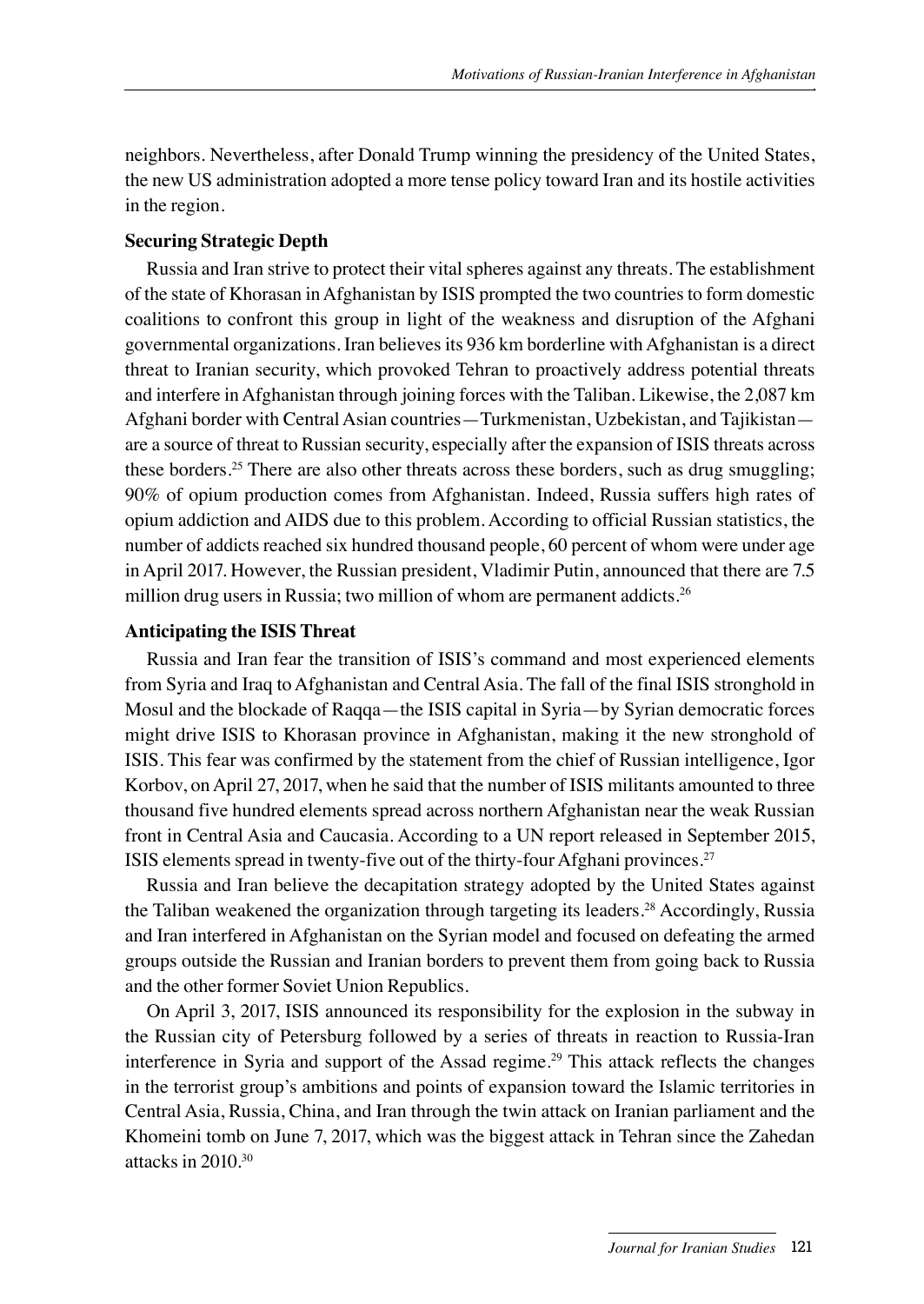#### **Encountering NATO**

Russia-Iran interests intersect in the utilization of proxy war strategy through using the Taliban to target the US and Western troops in Afghanistan. Some sources consider this war a Russian retaliation against the US and Western nations in response to their support of the armed Afghani groups that led to the defeat of the former Soviet Union in Afghanistan. This information was confirmed by the chief of the US forces in Afghanistan, General John Nicolson, on February 2017 when he accused Russia of trying to diminish the US and NATO's role in the country.<sup>31</sup>

Iran believes the US military presence in Afghanistan near its borders is a direct threat to its security and existence, and that the US military mobilization in Iraq, Syria, Afghanistan, Pakistan, and the Arabian Gulf, in addition to the NATO bases in Turkey, encircle Iran from two directions. Consequently, Tehran adopted a counter-containment policy toward the US and NATO and used the weak military presence of the West in Afghanistan to expand its military and political expansion in this country.<sup>32</sup>

Russia and Iran continued their accusations of the US and NATO's failure to counter terrorism over the seventeen years since the US mobilization began in Afghanistan. Although the Afghani army outnumbered ISIS and the Taliban, it failed to take over the country because of the social division and bad economic conditions. Moscow strives to eliminate Western interference and the penetration of vital Russian spheres through supporting the Taliban to target NATO troops in Afghanistan and drive them away from Central Asia and Caucasia. Furthermore, the Kremlin's special envoy to Afghanistan, Zamir Kapolov, supported the Taliban's call for the withdrawal of all foreign forces from Afghanistan unconditionally, asserting that all Afghani neighbors support this step.<sup>33</sup>

#### **Periphery Policy**

Russia and Iran adopted this policy against their regional and domestic rivals through taking the battle outside their own geographic spheres and pursuing their interests in several conflict hotspots. The Russian mobilization and support of the Taliban came in response to the Western sanctions on Moscow after the Russian military interference in Ukraine and Crimea as a way to exert more pressure on the Western military presence in Afghanistan.34 Moscow also strives to establish a regional security system in Central Asia and Caucasia that excludes the Western forces through spreading the idea that the US is a source of threat and instability in this region.<sup>35</sup> It also tries to exert more pressure on the US and Western countries to negotiate a deal with the US president, Donald Trump, and pursue Russian interests in Ukraine, Eastern Europe, Syria, and Afghanistan in exchange for Russia contributing to achieving peace and stability and decreasing pressure on NATO in Afghanistan.

Likewise, Iran has adopted the same strategy in the face of the US and the other domestic rivals in Afghanistan. Tehran is also using its alliance with the Taliban to exert pressure on the Afghani government to weaken its control over the country and obstruct the Afghani building dams and their negative impact on the Iranian water flow.<sup>36</sup> Additionally, Iran aims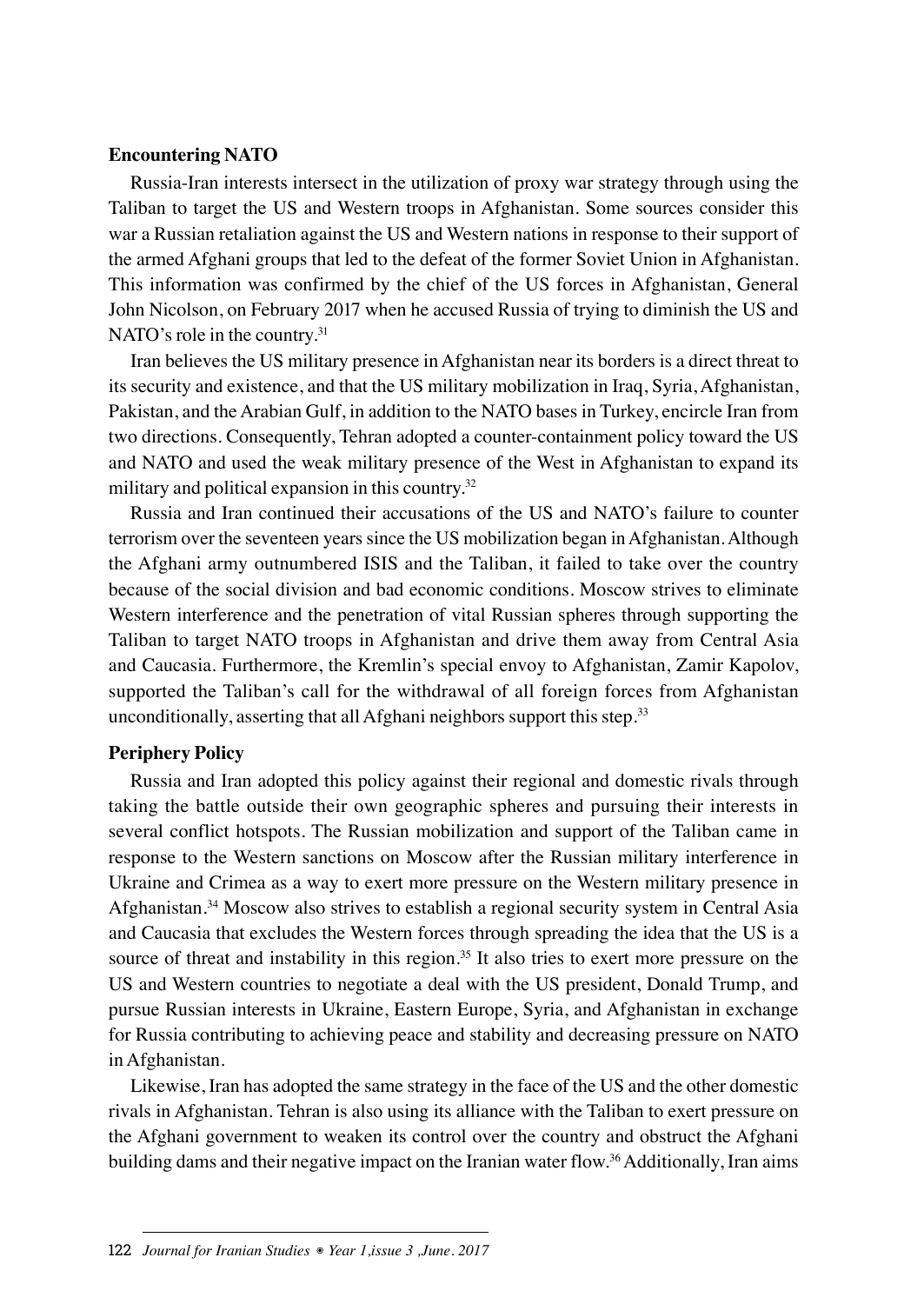to stand against the formation of a strong Afghani government that allies with the West and antagonizes Iran. Consequently, Tehran escalated its military and political support of the Taliban to fight a proxy war against the weak Afghani government, NATO, and the US as a way to impose itself as a major player in settling the conflict and restoring stability in Afghanistan.

#### **Third: Consequences of the Russia-Iran interference in Afghanistan**

The Russia-Iran interference in Afghanistan raised controversy about each country's goals. Observers and analysts were divided into two groups concerning this issue. The first believed that Russia and Iran were concerned about confronting the threats resulting from the chaotic state of their regional environments to prevent the expansion of ISIS, eliminate the cross borders drugs smugglers, and stop the flow of refugees from Afghanistan to its neighboring countries.<sup>37</sup> The second group gave a negative evaluation of Russia-Iran policies. It believed that Afghanistan is only one part of many points of conflict between Russia and Iran on one side and the West on the other.

The Russia-Iran mobilization in Afghanistan lacks real justification and relies on aligning with terrorist organizations and illegal armed groups that manage the cultivation and trade of drugs as a projection of power. It also relies on the ability to alter regional and international events, compel the Western countries to acknowledge Russia-Iran's regional influence, and include them in the settlement of conflict in Afghanistan.<sup>38</sup> The Russia-Iran penetration of Afghanistan escalated the Taliban's military operations on the Afghani forces and caused them to incur heavy losses. On April 21, 2017, the Taliban launched a wide military attack on the Afghani army in the city of North Mazar Sharif, killing 170 Afghani soldiers and injuring many more. The attackers were camouflaged in the Afghani army's uniform and broke into the Shahin camp in the city of Mazar Sharif.39 Moreover, the Taliban's operations were not confined to attacking the army and police forces but included the US forces in Afghanistan. The Taliban launched several attacks on the American military bases in this country. For example, the Taliban attacked an American military base in the city of Khost, killing four Afghani soldiers and injuring eight when a booby-trapped car hit a control tower in the American Chapman camp on April 24, 2017, which coincided with the surprise visit of the US defense minister, James Mattis.40 On May 27, 2017, the Taliban also launched a suicide bombing on the US forces in the city of Khost, killing eighteen soldiers.<sup>41</sup>

Recently, the US and NATO increased their military presence in Afghanistan on the orders of the US president, Donald Trump, in June 2017. The US Minister of Defense stated before the congress that the United States would deploy a small number of troops in Afghanistan. However, US military experts suggested deploying additional three to five thousand soldiers to train the Afghani forces and air support, increasing the US forces in Afghanistan to thirteen thousand soldiers.42 Additionally, on June 29, 2017, the Secretary General of NATO, Yens Stoltenberg, announced that the organization had plans to increase its forces in Afghanistan after the Brussels summit resolutions in May 2016. He also referred to an agreement between fifteen countries to support international operations in Afghanistan in addition to the thirteen thousand soldiers stationed in the country to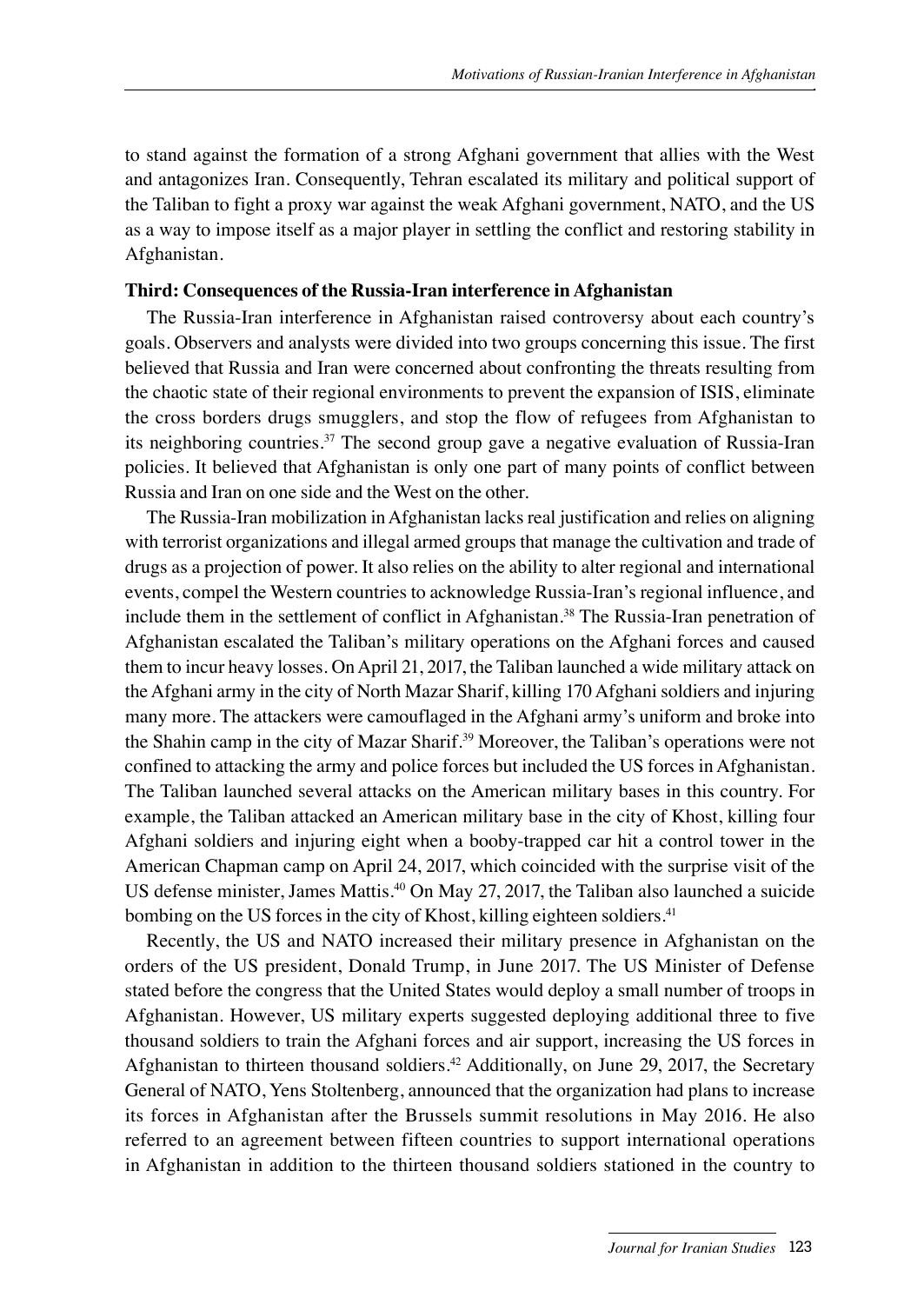support the Afghani forces.<sup>43</sup> Furthermore, in April 2017, the United States dispatched another three hundred soldiers to train Afghani soldiers in Helmand, which was the first US deployment of forces since 2014. 44 This change in NATO's strategy for a long-term military presence in Central Asia might lead to a direct confrontation between Russia and Iran on one side and the US and NATO on the other as a result of conflicting interests and growing NATO military pressure on Russia and Iran's allies in Afghanistan.

In contrast to Russia-Iran's declared goals of fostering negotiations between all Afghani factions, the biased roles of Russia and Iran in Afghanistan obstruct the resolving of conflict in this country. Russia-Iran's political and military support of the Taliban also gives this organization the incentive to take a more radical stance and reject negotiations with the Afghani government in order to enhance its political position, expand in the Afghani provinces, and target the US and Afghani forces before the United States and NATO increase their military presence in this country.

#### **Conclusion**

The Russia-Iran mobilization in Afghanistan is one reason for political and security instability in the country. The two countries' stated political and military support of the Taliban in the face of the US, NATO, and the Afghani government within the framework of a proxy war between the US and Russia has led to escalation of domestic tension in Afghanistan and the weakening of the Afghani forces ability to confront the armed groups and drug-smuggling rings. Furthermore, the Russian mediation in Afghanistan with Chinese, Pakistani, and Iranian support was aimed at excluding the Afghani government and the US-supported political factions in the country and including the Taliban in the Afghani negotiations to give it political legitimacy. These procedures have changed Russia's role from mediator to a supporter of the Taliban, exerting more pressure on its political rivals. However, the US and NATO's military mobilization in Afghanistan could change the political and military balance by supporting the Afghani government in the face of Russia, Iran, and the Taliban, in addition to exerting more pressure on Moscow and Tehran to stop interfering in Afghani internal affairs. Accordingly, the rivalry between Russia and the West regarding Afghanistan might lead to following consequences:

An escalation of the tension between the two sides running the proxy war in the various areas of conflict in the Middle East, starting with Libya, Syria, and Afghanistan could occur because of the conflict of interests and Russia's attempts to exert pressure on NATO and draw attention away from its points of weakness in Eastern Europe.

Russia-Iran could tactically retreat to avoid direct confrontation with the US and NATO and to practice indirect influence on Afghanistan. Such a retreat is unlikely to happen in light of the non-negotiable interests of the two world powers in this country.

Common ground for coexistence between the Russian camp and the Western camp that includes a minimum amount of agreements between both sides could be found. However, the conflict of interests prevents this option from coming to light.

All disputes and disagreements between both sides could be solved, including Russia's role in Ukraine, the West's sanctions on Russia, the expansion of NATO in Eastern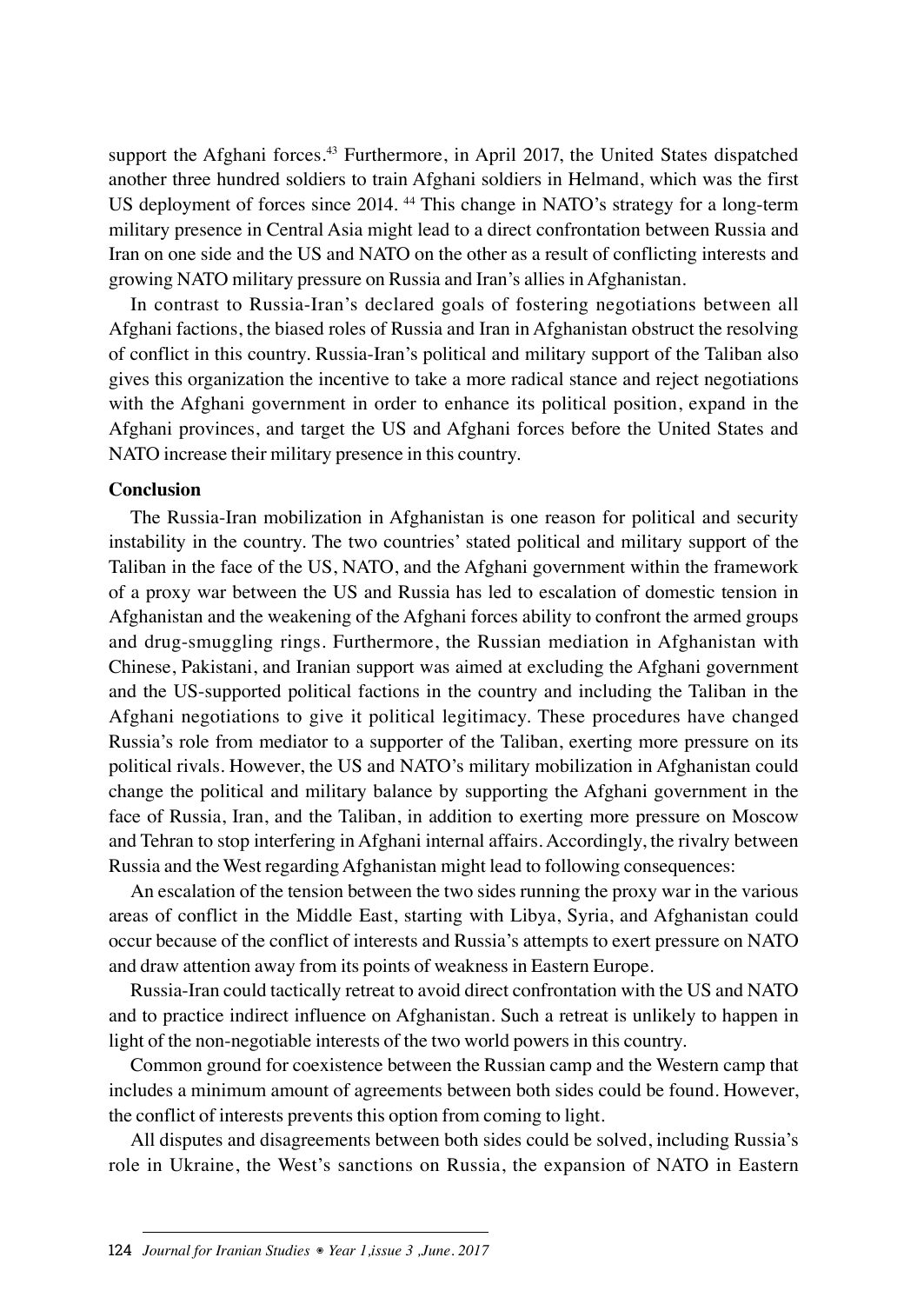Europe, the deployment of missile defense systems on the Russian borders, and the distribution of balanced roles between the countries concerning the areas of conflict in Syria, Afghanistan, and Libya. This scenario relies on rapprochement between the US president, Donald Trump, and his Russian counterpart, Vladimir Putin. However, the institutionalized resistance, historical heritage, and conflict of interests make this scenario impossible to achieve in the short term.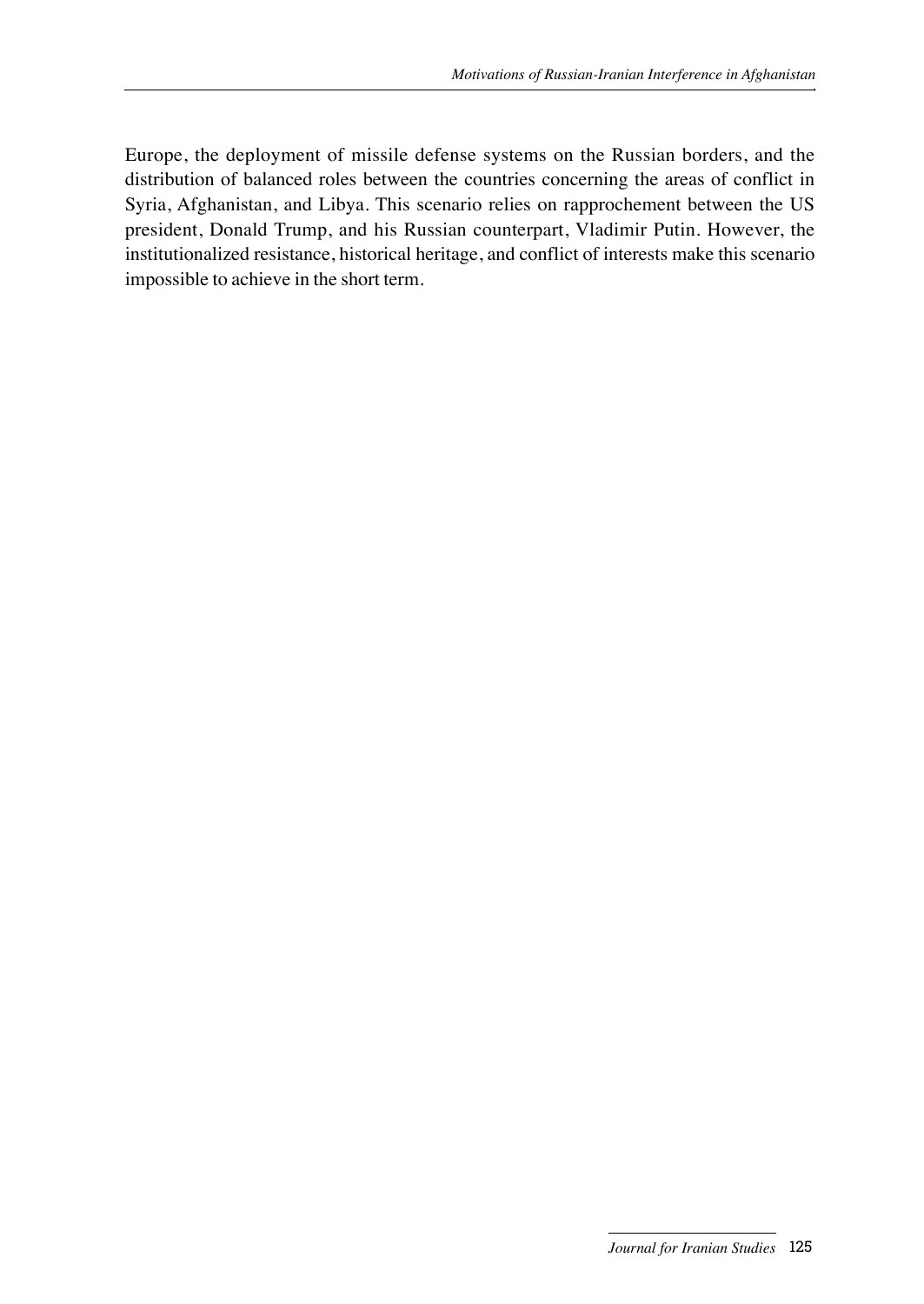Endnotes

(1) Christopher S. Chivvis, Understanding Russian "Hybrid Warfare" and What Can be Done About It?, Washington, DC: RAND Corporation, March 22, 2017, 1–4.

(2) Jeffery Goldberg: "The Obama Doctrine", The Atlantic, April 2016:https://goo.gl/7bj1Rx (3) Amin Tarzi: "Iran, Russia, and the Taliban: Reassessing the Future of the Afghan State", Philadelphia, PA: The Foreign Policy Research Institute, June 14, 2017: http://www.fpri.org/article/2017/06/iran-russia-taliban-reassessingfuture-afghan-state/

(4) Joshua Levkowitz: "Iran's Taliban Gamble in Afghanistan", Washington: MIDDLE EAST INSTITUTE, May 17, 2017: http://www.mei.edu/content/article/iran-s-taliban-gamble-afghanistan

(5) "Taliban Lem Ta'od Alado Alawal Lirossia fi Afghanistan," The Arab Londoner Newspaper, December 28, 2017. https://goo.gl/VrMyHp

(6) "Russia wa Taliban: Taqarob Lidharb Al-NATO wa Alwojou Alamriki fi Afghanistan," The Arab Londoner Newspaper, January 5, 2017. https://goo.gl/Zeyubu

(7) "Taliban Played a Major Role in Limiting the Expansion of ISIS in Afghanistan," Russia Alyawm: Alistikhbarat Alaskariah Alrussiah, April 26, 2017. https://goo.gl/Mjc1hX

(8) Erin Cunningham:" While the U.S. wasn't looking, Russia and Iran began carving out a bigger role in Afghanistan", Washington Post, April 13, 2017: https://goo.gl/QTjtzA

(9) Joshua Levkowitz: "Iran's Taliban Gamble in Afghanistan."

(10) Salih Hmeid, "Iran Tastadheef Qiadieen min Talban Bimo'tamar Bitahran," Al-Arabiyah News Website, December 14, 2016. https://goo.gl/sCWvWN

(11) "Safeer Iran fi Kabul Yo'akid Itisalat Biladih Ma' Talban," Al-Arabiyah News Website, December 10, 2016. https://goo.gl/ac2pnf

(12) Thomas Gibbons-Neff: " Russia is sending weapons to Taliban, top U.S. general confirms", Washington Post, April 24, 2017: https://goo.gl/XUM462

(13) "Afghanistan: Iran Tad'am Talban Bilsawarikh Lidharb Quatna," Al-Arabiyah News Website, January 23, 2017. https://goo.gl/k5PbyR

(14) Margherita Stancati: "Iran Backs Taliban With Cash and Arms", Wall Street Journal, June 11, 2015: https://www. wsj.com/articles/iran-backs-taliban-with-cash-and-arms-1434065528

(15) Baqir Sajjad Syed: "Pakistan, "China, Russia agree to expand talks on Afghanistan", The Dawn, December 28, 2016: https://www.dawn.com/news/1304931

(16) Hashim Wahdatyar: " 4 Reasons Russia Increasingly Favors the Taliban in Afghanistan", The Diplomat, February 14, 2017: http://thediplomat.com/2017/02/4-reasons-russia-increasingly-favors-the-taliban-in-afghanistan/

(17) Deutsche Welle: "US skips out on Afghanistan-Taliban conference in Moscow", April 14, 2017: http://www.dw.com/en/us-skips-out-on-afghanistan-taliban-conference-in-moscow/a-38426486

(18) ALI M. LATIFI: " How Iran Recruited Afghan Refugees to Fight Assad's War", New York Times, June 30,2017: https://www.nytimes.com/2017/06/30/opinion/sunday/iran-afghanistan-refugees-assad-syria.html

(19) Howard Amos: " Karzai Hails Deepening Russian-Afghan Ties", The Mosco Times, 25 June 2015: https://themoscowtimes.com/articles/karzai-hails-deepening-russian-afghan-ties-47699

(20) Pakistan Defence: 130,000 Afghan Refugees Deported From Iran So Far This Year", May 22, 2017:https://goo.gl/cSTevP

(21) Chahar Burjak: "Dam project promises water – but also conflict – for dusty Afghan border lands", The Guardian, March 22, 2017: https://www.theguardian.com/global-development/2017/mar/22/afghanistan-dam-project-irannimruz-helmand-river

(22) Patrick Nopen: "The Impact of the Withdrawal from Afghanistan on Russia's Security", Security Policy Brief, No.54, GMONT – Royal Institute for International Relations, March 2014, pp.1-8

(23) Jeffery Goldberg, "The Obama Doctrine."

(24) Derek Chollet, Ellen Laipson, Michael Doran, and Michael Mandelbaum: "Does the Middle East Still Matter? The Obama Doctrine and U.S. Policy", The Washington Institute for Near East Policy, April 14, 2016: https://goo.gl/f9a6N1